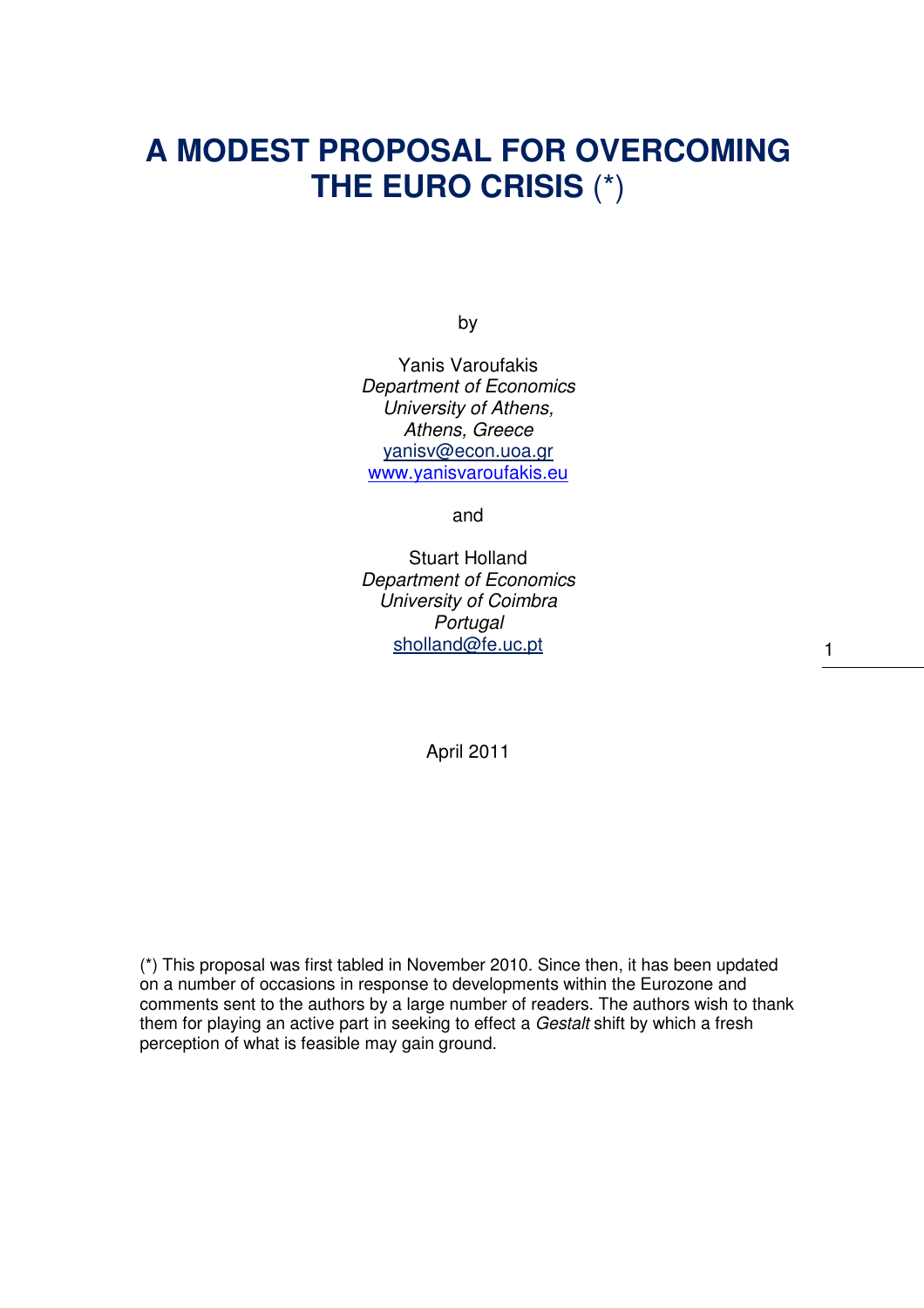# **1. INTRODUCTION**

In seeking to placate credit rating agencies, $<sup>1</sup>$  the governments of the Eurozone are</sup> undermining Europe's credibility with electorates, markets and, ironically,... the credit rating agencies themselves! Instead of closing what was already recognised as a democratic deficit, they deepen it and, in the process, reinforce the Eurozone's unfolding predicament. Eager to please the markets, Europe's leaders ignore Treaty commitments to economic and social cohesion and, indeed, undermine them with a series of decisions (or lack thereof) which attach a major legitimation crisis onto an already vicious economic crisis. Thus, not only the EU's economic future but that of European democracy is endangered as well.

Not all governments or ministers have been equally compliant. There have been several calls for new institutions for European governance. They fall in two categories: Proposals that require greater federalism on the lines of common fiscal policies and fiscal transfers. Such proposals are blocked by a general consensus that federalism is either utopian or undesirable. Then there is the second category of proposals which, on lines similar to our own (notably by Jean-Claude Juncker and Giulio Tremonti), they have been kept off the official agenda. Meanwhile, the mixture of policies adopted, by which to face down the crisis, comprises new expensive loans (to already insolvent member-states), more austerity (which guarantees a reduction in their national income) and, possibly, the prospect of some debt-buy outs.

In the present perplexing situation, one thing is crystal clear: That the combination of policies adopted, based on the triptych loans, austerity and debt-buy-outs, is failing both economically and politically. On 14th March, and then again on 25th March 2011, the EU's leadership failed to agree on how to increase the EFSF bailout fund, deferring their decisions (with the fall of the government in Portugal, following that in Ireland) until June. The surplus countries (Germany, Finland, Austria and the Netherlands) are objecting to open-ended, unlimited liability lending to the fiscally challenged periphery. Germany and Finland resist the fiscal transfers necessary under the EFSF and, post-2013, a European Stability Mechanism.

#### Our main point is that **none of this is even necessary**. As argued below, the euro crisis can be dealt with **without any fiscal transfers**, with **no taxpayer-funded bond buy-backs** and **without changing existing Treaties**. What Europe needs is today is:

- i. A commitment to stabilise the current debt crisis by transferring a share of national debt to Europe which (at less than one per cent of GDP) has next to none (and until May last year had none at all).
- ii. To hold the transferred debt as Eurobonds and offer net issues of such bonds which would create a highly liquid market in European paper, attract

 $\overline{1}$ <sup>1</sup> The very agencies whose triple-A ratings of the bank-generated toxic debt drove the financial sector into insolvency.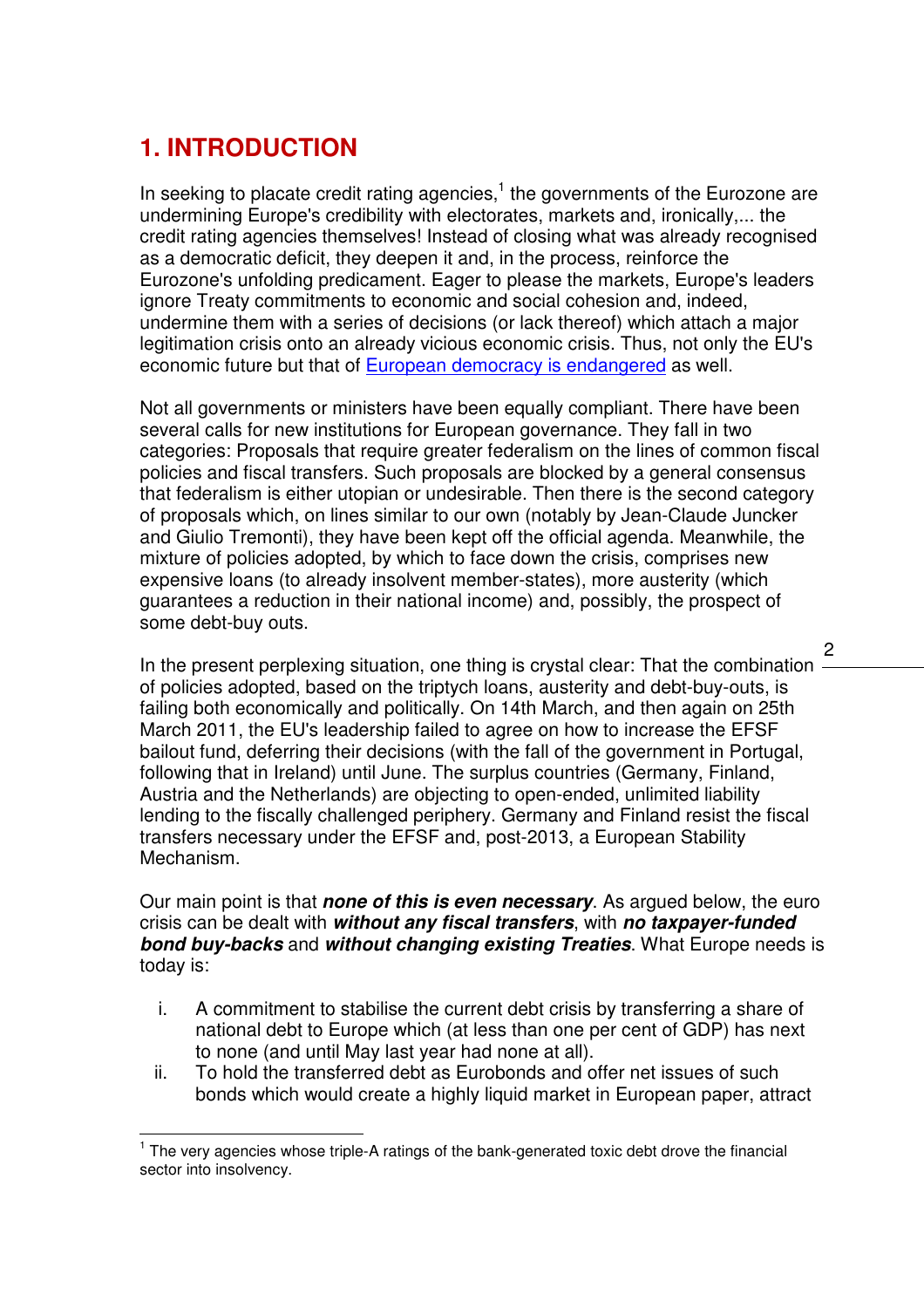capital from the Central Banks of surplus economies and Sovereign Wealth Funds. This new, highly liquid, market for Eurobonds will, in itself, lessen volatility in the remaining bonds of member states as well as attract funds to the 'centre' with which to co-finance recovery and turn the Eurozone's current weakness into a major strength.

- iii. To utilise this inward flow of capital, in conjunction with the funds raised by the European Investment Bank (EIB) (from its own bonds issues), to finance the European Economic Recovery Programme to which the Union has been committed since 2008 but which is currently blocked by deflationary policies that risk a double dip recession not only in Europe but also for the US.
- iv. To achieve such a Eurobond funded recovery (by shifting excess savings into investments, rather than printing money) by drawing on the precedent of the US New Deal; a singular attempt by the Roosevelt Administration to build up a fresh confidence in the ability of governments to govern at a time of crisis (rather than be serial victims of a vicious circle which leaves neither states nor markets in charge).
- v. To thereby contribute to a more balanced recovery of the global economy (which is one of the main stated aspirations of the G20) and do so by recycling global surpluses into productive, socially useful and environmentally sustainable investments.

A key to this is not fiscal transfers but a **tranche transfer**: transferring a share of national debt and borrowing to Eurobonds held and issued by the European Central Bank (ECB). One of us,<sup>2</sup> recommended a new institution to issue such Eurobonds in a report to Jacques Delors in 1993. The Breughel Institute more recently has done the same. The EIB has declined to issue the bonds, which is sensible since there is a difference between bonds as instruments of debt stabilisation and bonds for investment in recovery.

But the scale of the current debt crisis is such that we do not need a new permanent institution (such as the European Stability Mechanism, ESM, intended for 2013), nor a temporary institution such as the European Financial Stability Fund (EFSF), but one which is sufficiently established both to command the respect of financial markets (including global bond markets) and to deter short-term speculation.

If such a tranche transfer of debt were up to 60% of GDP (as **Policy 1**  recommends), it would reduce the default risk for the most exposed member states by lowering their debt servicing costs, and signal to bond markets that governments have a proactive response to the crisis, rather than are victims of unelected credit rating agencies.

Importantly, the tranche transfer would not be a debt write-off. The member states whose bonds are transferred to the ECB would be responsible for paying the interest on them, but at much lower rates. This also would strengthen rather than hazard the Stability and Growth Pact (SGP).

<sup>3</sup> 

<sup>&</sup>lt;u>a<br>Let</u> Stuart Holland.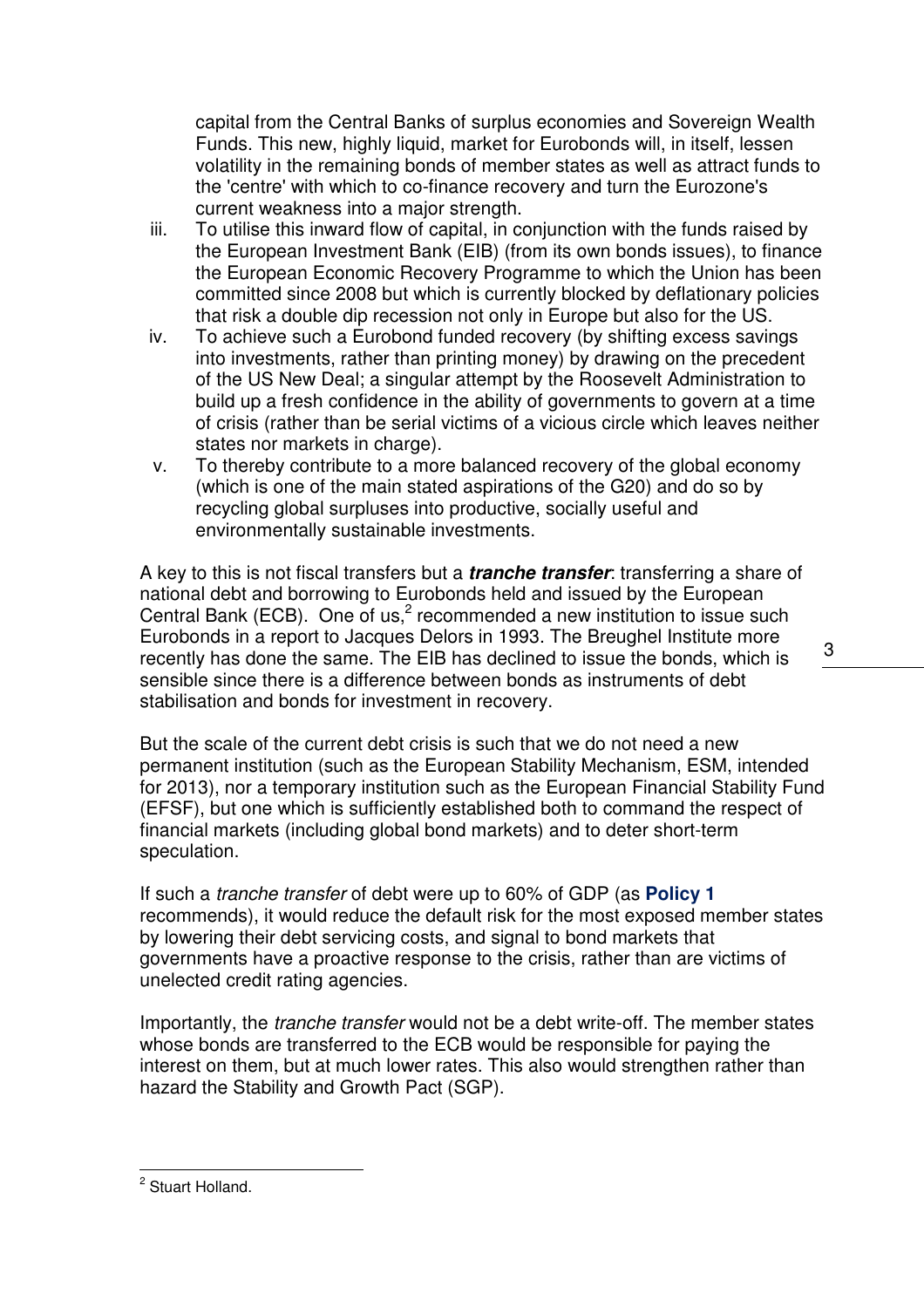At present the SGP lacks credibility not only because France and Germany weakened it in 2005 but because the macroeconomics of debt reduction do not add up. When rating agencies are serially downgrading member states' sovereign debt, and causing them to refinance at rate of from 7 to 10 per cent, this is unsustainable and the edge of the cliff of default.

In contrast, a *tranche transfer* would ensure that the remaining debt held by most member states (except Greece, which is the outlier here) would be **within national SGP limits** (60% of GDP). For countries like Greece, it would be over this but with a manageable excess next year of 27% rather than 87%. **Policies 1&2** of the Modest Proposal address this further.

Yet **debt stabilization alone cannot be the complete answer** to Europe's political crisis. The Eurozone needs to reinvigorate its 2008 commitment to a European Economic Recovery Programme by learning up from Roosevelt's New Deal, whose success gave Truman the confidence to fund the Marshall Plan from which Germany herself was a principal beneficiary and which she gained on the basis of debt restructuring and grants (rather than repayable, expensive loan finance).

The key to the New Deal, it must be remembered, was not cutting investments nor raising taxes but borrowing to invest through US Treasury bonds. These do not count on the debt of US states such as California or Delaware. In parallel, there is no need for the Eurobonds (which can match those issued on its own account by the European Investment Bank (EIB) - see **Policy 3** - to count on the debt of EU member states.

Net issues of ECB Eurobonds neither imply fiscal transfers nor a buying out of national debt, nor national guarantees. The EIB, already **double the size of the World Bank**, has issued bonds for fifty years without such guarantees. Eurobonds issued by the ECB would, in addition, attract surpluses from the Central Banks of the emerging economies and from Sovereign Wealth Funds eager to achieve a more plural and more secure global reserve currency system.

Both the US and the trade surplus economies (China above all) would gain if this is part of a European Recovery Programme, whereas contraction of the European economy (as an outcome of debt stabilisation without such a programme) would reduce their exports risking also a double-dip global recession.

Our proposal therefore is radical but modest since it **does not need new institutions.** Several commentators have claimed that monetary union without a common fiscal policy is doomed to failure. But EU bond finance for a European New Deal would not need the equivalent of a US Treasury, nor common fiscal policies, nor finance from German or other taxpayers, nor a revision of the terms of reference of the European Central Bank, nor a new European Economic Government.

The institutional framework is place already. Within existing Treaty provisions, since Maastricht, the heads of state and government in the European Council can decide 'broad economic guidelines' for 'general economic policies' which the ECB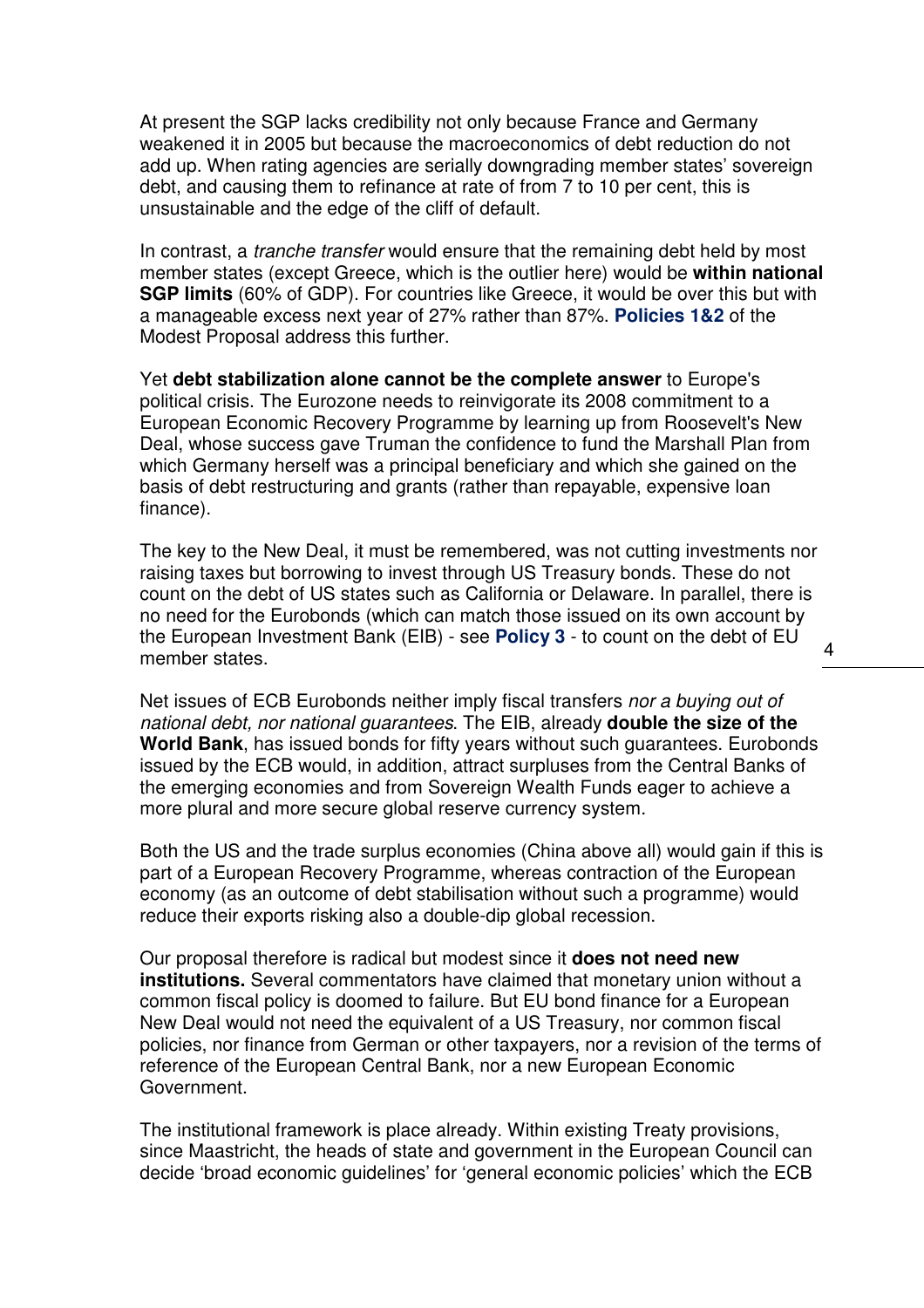has been obliged not only 'to note' or 'to respect' but 'to support'. This wording was in fact lifted direct from the constitution of the Bundesbank. Article 282 of the Lisbon Treaty simplified this to: 'The primary objective of the European System of Central Banks (and the ECB) shall be to maintain price stability' but that: '[w]ithout prejudice to that objective, it shall support the general economic policies of the Union in order to contribute to the achievement of the latter's objectives'.

Some European economies, like others, are currently undergoing inflationary pressures. But these are not due to excess demand. They are caused by rising commodity and food prices with high growth in the emerging economies, by some structural factors and, last but not least, by speculation. The speculation, in particular, should be addressed, as Nicolas Sarkozy has acknowledged. Arguably more food should be available for consumption rather than for conversion into biofuels. But neither of these will be redressed by more European austerity, while with a European Recovery Programme more firms could assure themselves of sustained cash flows from revenues (rather than from raising prices to compensate for the lower cash flow in recession).

To pre-empt claims that new terms of reference will be needed for the EIB, let us be clear: They are not needed! Since 1997, on the initiative of then Portuguese Prime Minister António Guterres, and recommended to him by one of us,  $3$  the EIB gained a 'cohesion and convergence remit' from the European Council to invest in health, education, urban regeneration, environmental technology and small and medium firms.

Since then the EIB has quadrupled its annual lending to over €80bn, or two thirds of the 'own resources' of the European Commission, and could quadruple this again by 2020, making a reality of the European Economic Recovery Programme. In this sense, a New Deal for today's Europe is much more tangible than Europe's leaders think.

The EIB as the investment arm of a European Recovery Programme therefore already has **macroeconomic potential**. This is especially the case when investment multipliers are taken into account. As illustrated later, these multipliers can be as high as 3 (i.e. for every euro invested, €3 of additional GDP is generated). Thus an addition to EU investment of one per cent of GDP by the EIB registers up to treble this in terms of an investment-led recovery. It generates related investments and sustains rather than drains the private sector.

Finally, the macroeconomic recovery foreshadowed here, to which the EU has been formally committed since 2008, does not need to be monitored or surveyed either by the European Commission or the ECB. The criteria have already been established by the European Council decisions since 1997. Nor need there be a question of where the demand can come from. The very nature of the current crisis is the co-existence of insufficient effective demand (yielding low growth) with massive latent demand for investments in precisely the social and environmental areas which have been remitted to the EIB since 1997.

<sup>5</sup> 

<sup>&</sup>lt;u>a<br>a Stuart Holland.</u>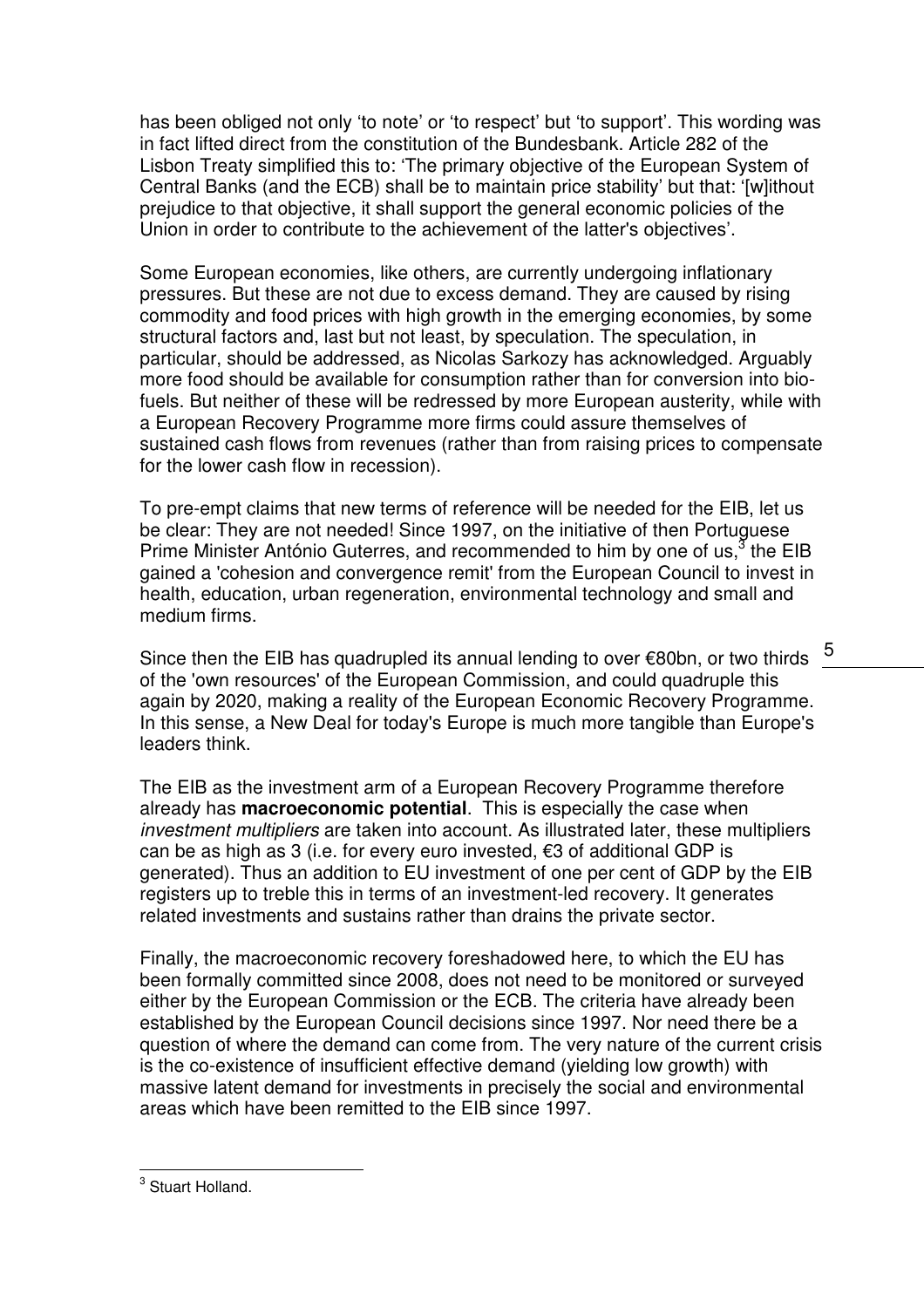# **2. THE NATURE OF THE CRISIS**

Each response by the Eurozone to the sovereign debt crisis has been consistently underwhelming. This includes, back in May 2010, the joint European Union (EU) - International Monetary Fund operation to 'rescue' Greece and the European Financial Stability Facility or EFSF intended to support the rest of the fiscally challenged Eurozone members (e.g. Ireland, Portugal, Spain). More recently, European leaders announced their provisional agreement to create a permanent mechanism to replace the EFSF (called the European Stability Mechanism, or ESM) as well as a series of measures aiming to stabilise the crisis. Yet the crisis intensified.

The reason is that the crisis is systemic and multiple including:

- a sovereign debt crisis, a banking sector crisis and an under-investment crisis.
- The reason the EU's current policies are failing financially, economically and politically is that they seek to address one of its three manifestations, the sovereign debt crisis, while displacing the banking sector crisis and deepening unemployment and recession in all save its core economies.

This exclusive focus on sovereign debt is counter-productive: instead of reducing the debt-to-GDP ratio of the stricken member-states, it makes it worse. The debt burdens of the fiscally stricken nations are confronted by:

- huge, expensive loans to, effectively, insolvent states;
- new institutions which lack credibility on financial markets, not least since governments as yet have not been able to agree their criteria (e.g. the EFSF);
- the negative effects of raising the funds to be loaned by *utilising toxic* financial instruments which contain a vicious default dynamic (that increases the likelihood of contagion within the Eurozone) and
- massive austerity drives that reduce employment, income and revenues for the member states burdened with these new loans.

But the immediate effect is a worsening of the other two crises: the banking sector and under-investment crises.

Europe's private sector banks are over-laden with worthless paper assets (both private and public). They are black holes into which the ECB is pumping oceans of liquidity that only occasion a trickle of extra loans to business since the banks are using the money to recapitalise without writing down debt that still is toxic.

Meanwhile, the EU's policy mix in response to the sovereign debt crisis, founded primarily on austerity drives (as a condition for the new loans), including the aim to halve fiscal deficits by 2013, constrains economic activity further and fuels the expectation of future sovereign defaults.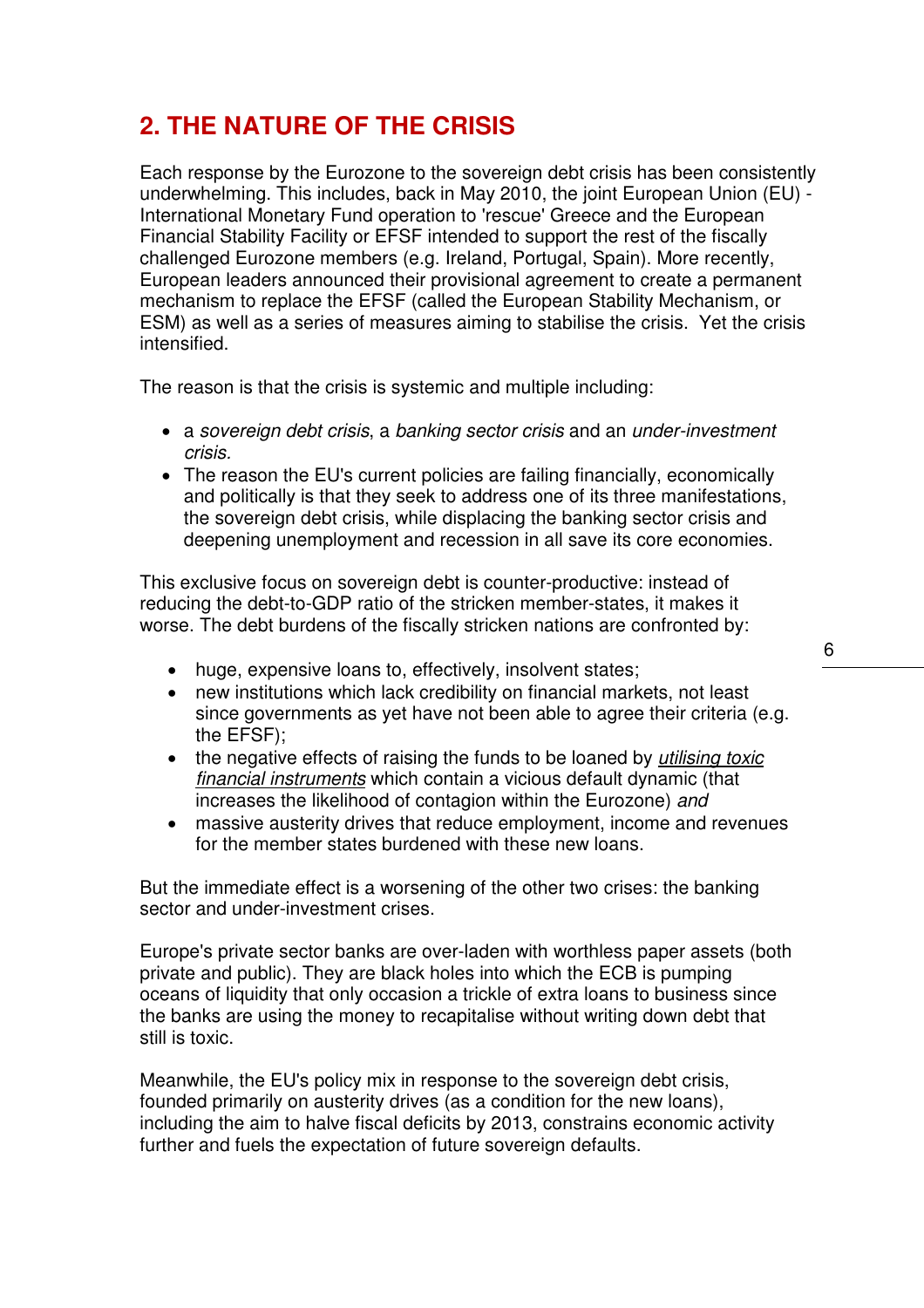The mechanism designed to raise funds for Ireland, Greece and now Portugal neither assures them of avoiding default, nor the risk of the same for other member states such as Portugal. So the crisis is reproducing itself rather than being resolved.

The problem with loans and bond buy-back schemes is that they do nothing to address either (a) the banking sector crisis or (b) the under-investment crisis, and (c) have minimal effects on the debt crisis.

We therefore propose **four** main principles for a more Comprehensive Solution.

- **Principle 1:** The triple debt, banking, and under-investment crises must be tackled together. National debt stabilisation needs to be matched by a restructuring of the banks. Recession of national economies needs to be offset by realising the formal commitment of the Union to the European Economic Recovery Programme and respect for Treaty commitments to economic and social cohesion, both of which are undermined by a strategy focusing only on national debt and deficit reduction.
- **Principle 2:** Shareholders rather than depositors in the banks which caused the financial crisis should share in the pain. Depositors and precautionary holdings in banks by individuals and pension funds should be protected. Speculative holdings relying on ECB bail outs should not. Determining these will take time. But commitment to the principle should be from now. Both bank losses and portions of sovereign debts should be restructured in a transparent and socially equitable manner, rather than making electorates alone responsible for the banks' errors.
- **Principle 3:** The crisis needs structural proactive change, not reactive responses to exposed sovereign debt. German, Dutch, Finnish and Austrian taxpayers should not be asked to shoulder new loans for insolvent countries. Fiscal transfers should be within the agreed framework of the Structural Funds through the Commission's 'own resources', rather than a response to the sovereign debt crisis. The structural change should be one by which a major share of national debt is transferred to the Union to be held by the ECB as Eurobonds.
- **Principle 4:** Such a 'tranche transfer' to ECB Eurobonds should not count on the national debt or member states nor need be guaranteed by them anymore than are EIB bonds. A key parallel, as in the recommendation by one of us of Union Bonds to Jacques Delors, which he included in his White Paper of December 1993, is that US Treasury bonds do not count against the debt of the states of the American Union such as New York State or Vermont, nor are guaranteed by them. Therefore EU Eurobonds need not and should not count on the debt of EU member states, nor be guaranteed by them.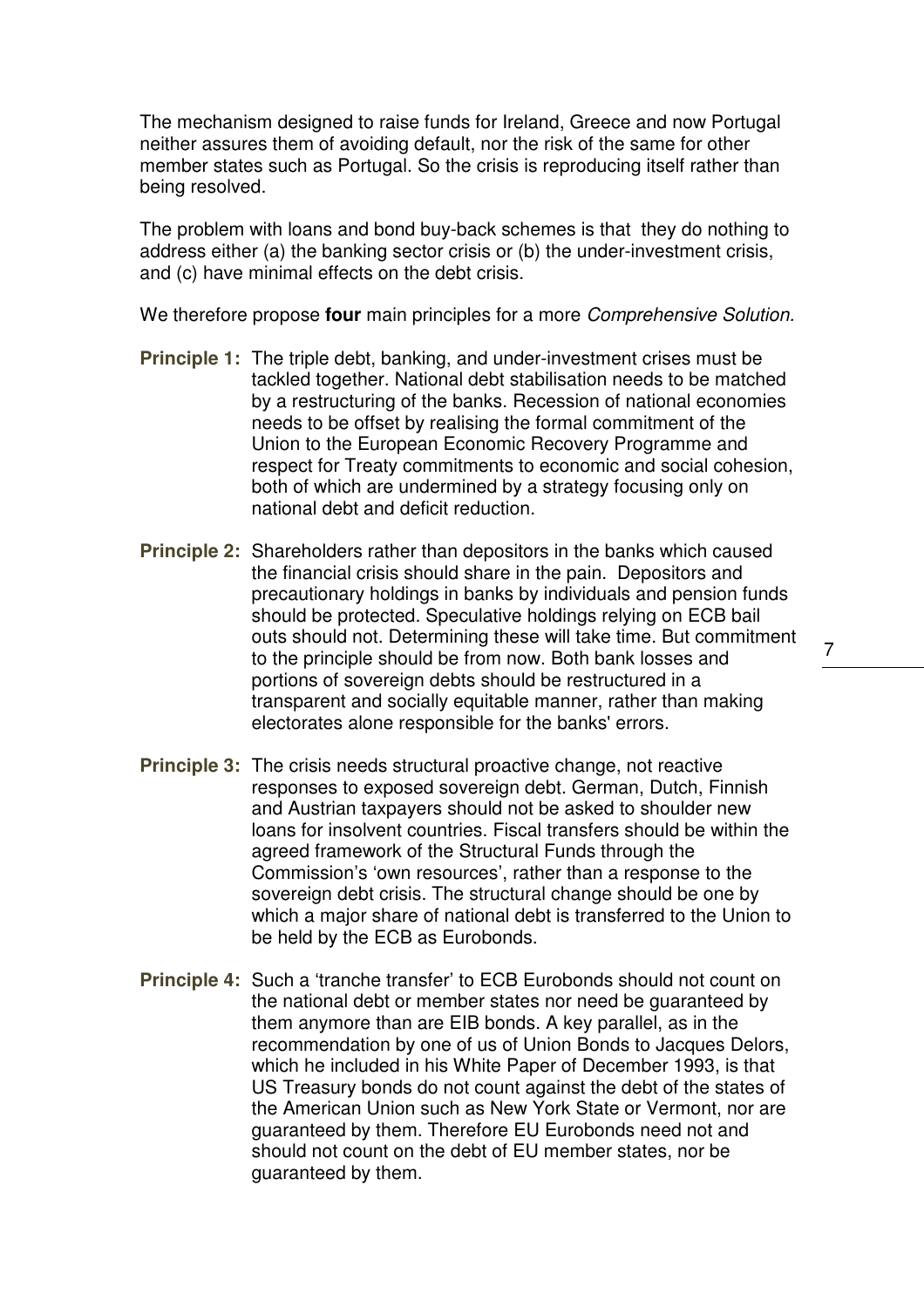## **3. THE PROPOSAL'S THREE MAIN POLICIES**

### **Policy 1** - **Stabilising the sovereign debt crisis**

**Institution: The ECB (European Central Bank)** 

#### **1.1 Tranche transfer to the ECB**

The ECB takes on its books a tranche of the sovereign debt of all member states equal in face value to up to 60% of GDP.

#### **1.2 ECB bonds**

The transferred tranche is held as ECB bonds ( $\epsilon$ -bonds hereafter) that are the ECB's own liability.

#### **1.3 Fiscal neutrality (i.e. no fiscal transfer)**

Member states continue to service their share of hitherto sovereign debt now held by the ECB. To do so, each participating member-state holds a debit account with the ECB which it services long term at the lower interest rates attainable by the ECB as the central bank of the Union. Formerly sovereign national debt transferred to the ECB reduces the debt servicing burden of the most exposed member states without increasing the debt burden of any of the remaining member-states.

#### **1.4 National debt reduction**

The transfer of debt of up to 60% of GDP to the ECB means that most European member states then are Maastricht compliant on their remaining national debt and do not need to reduce it within the terms of reference of the SGP. Greece would need to do so but at some 27% of GDP in 2012 rather than 87% such reduction would be feasible especially if the deflationary effects of current policies are offset by its share of EIB financed cohesion and convergence investments.

#### **1.5 The SGP and the Tranche Transfer**

The national SGP limits therefore become credible with the *tranche transfer* to the ECB. For such a member state as Greece, whose remaining national debt exceeds 60% of GDP, the transfer should be conditional on an agreed schedule for its reduction.

# **Policy 2 - Tackling the banking sector crisis**

**Institution: The European Financial Stability Fund.**

### **2.1 Rigorous Stress Tests**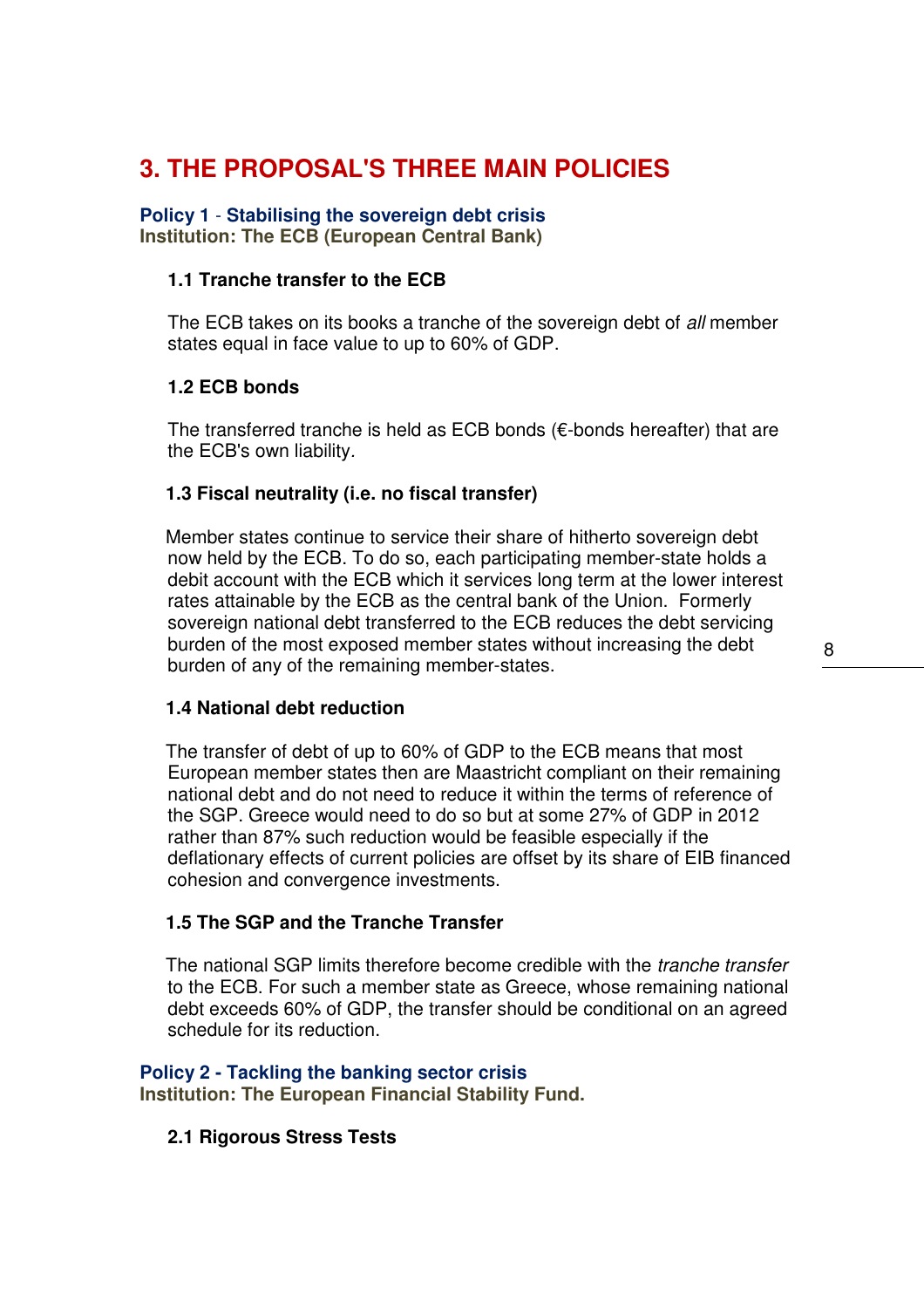Rigorous stress tests to be conducted centrally (as opposed to by national watchdog authorities) that assume an average haircut of 30% for sovereign bonds of member-states with debt-to-GDP ratio exceeding 70% and a 90% haircut for toxic paper found in the banks' books. The degree of recapitalisation necessary for each Eurozone bank should be computed on the basis of these tests.

#### **2.1 Banks seeking long term liquidity from the ECB**

Funded by net issues of Eurobonds subscribed by the central banks of surplus economies and sovereign wealth funds, the ECB can make medium term large liquidity provisions to the private banks conditional on haircuts on the existing sovereign bonds in their portfolio.

#### **2.3 Recapitalisation**

Re-capitalisation of banks should be short-term, once off and undertaken by the EFSF rather than a future ESM. It also should be in exchange for equity. If a bank cannot raise the necessary capital to meet the re-capitalisation target computed above, then the EFSF (and later the ESM) should require a swap of capital for public equity in the bank. The finance for this could be from bonds issued by the EFSF/ESM rather than national taxation. The return on the bonds should come from the dividends on the equity paid to the EFSF.

**Summary:** The purpose of **Policy 2** is to cleanse the banks of questionable public and private paper assets so as to allow them to turn liquidity that comes their way in the future into loans to enterprises and households. The problem, currently, is that if banks are submitted to rigorous stress tests, several may be found to be bankrupt. Thus, Europe needs simultaneously to lean on them to come clean but also to help them do so without insolvency.

#### **Policy 3 European Recovery Programme**

**Institutions: The EIB (European Investment Bank), the ECB (European Central Bank) and national governments** 

#### **3.1 Co-financing the EIB commitment to cohesion and convergence investments**

As indicated earlier, since 1997 the EIB has been remitted to contribute to both cohesion and convergence through investments in health, education, urban renewal and environment, green technology and new high tech start ups.

But while it has done so with success, quadrupling its own borrowing and investments since then, its investments in many cases (as with the TENS) have been constrained by the national debt and deficit limits of the SGP.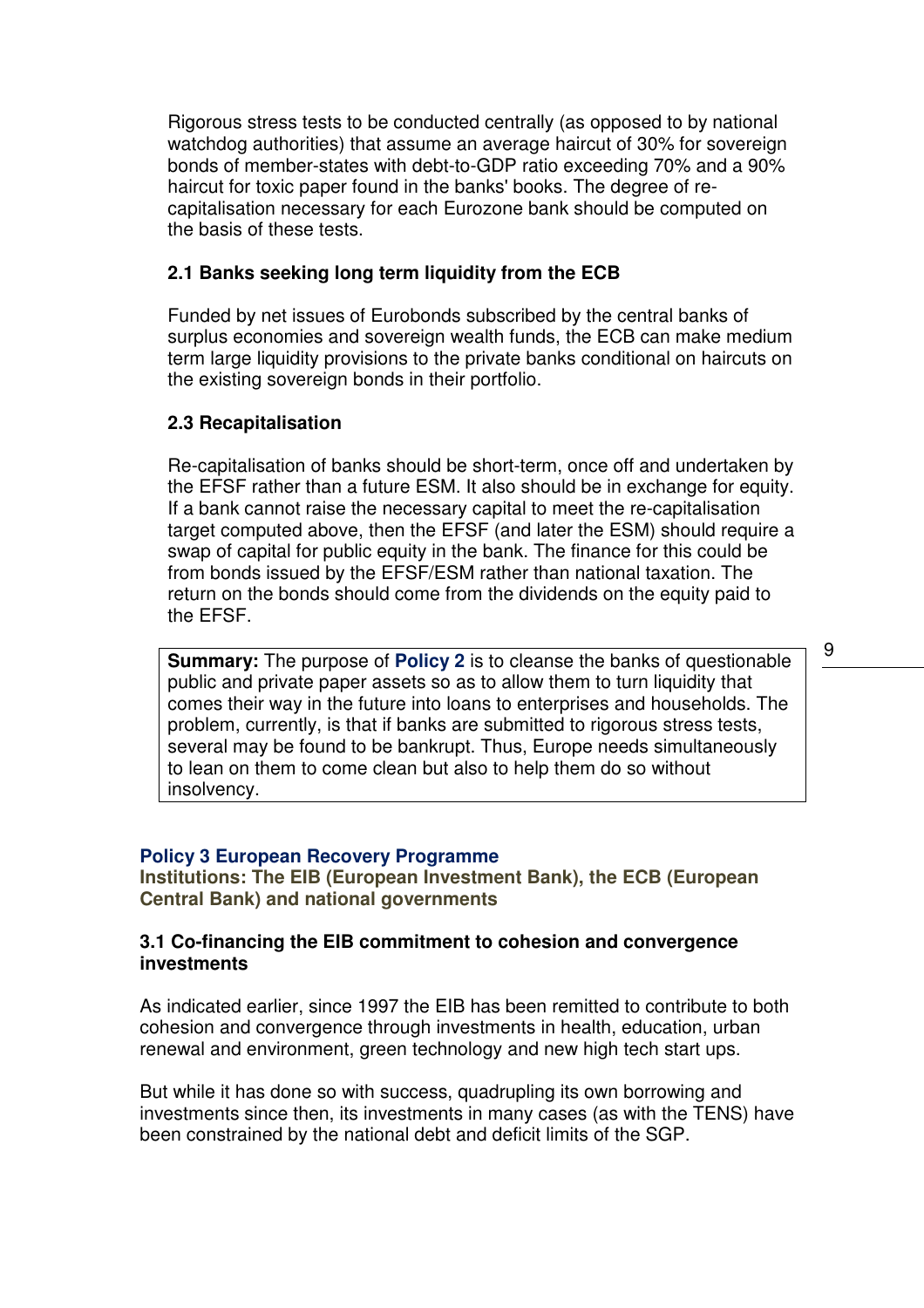There is a strong case for maintaining that national co-finance for EIB investments should not count on national debt and that this should be allowed within the 2005 revised terms of the Stability and Growth Pact (see below).

But just as EIB borrowing for investment through its own bonds is not counted against national debt by any of the major Eurozone countries, nor need be so by others, ECB bonds which could co-finance EIB investments – by the analogy with US Treasury bonds - should not do so either.

The analogy with US Treasury bonds, which do not count on the debt of member states of the American Union, should be seized upon. It would take the brake off the TENs and especially the high speed rail networks which, in several member states, still are being postponed because national co-finance counts within the current interpretations of the SGP.

These in themselves could constitute  $€1$  trillion of investments in the decade to 2020. Also, while their environmental impact in the case of motorways is open to challenge, priority could be given to rail networks which are both less directly polluting and, in the case of shifting freight from road to rail, and for medium distances from air to rail, indirectly so.

### **3.2 Extension of the role of the European Investment Fund**

 $\frac{1}{2}$  is a parametric commissional into  $\frac{1}{2}$  belong to the  $\frac{1}{2}$  m. The minimum annual integration of  $\frac{10}{2}$ The original design by one of us<sup>4</sup> for the EIF was that it should issue Union Bonds. But a parallel recommendation to Delors for the EIF, and which influenced his should offer public venture capital for small and medium firms rather than only equity guarantees. The Council declined this at the time, but Ecofin, which constitutes the governing body of the EIB/EIF Group, could remit it to do so.

A similar constraint on EIF finance for small and medium firms and new high-tech start ups was that it initially would not consider an application for equity guarantees of less than 15 mecu and then declined direct applications for such guarantees rather than offering them through private sector banks or other financial intermediaries.

This was compromised both by the concern of private banks to gain loan finance as counterpart packaging of such equity guarantees and denied the original design for the EIF which was to enable SMEs to avoid the need for interest repayments during the initial years of a new high tech start-up in which revenue was either nil or negligible.

Ecofin, therefore, should determine that the EIF, co-financed by both EIB and ECB bonds issues, should offer equity rather than only equity guarantees and do so through 'one stop shops' in each of the national capitals of the EU member states to which SMEs, currently starved of finance from the concern of banks to recapitalise, can readily have access.

 4 Stuart Holland.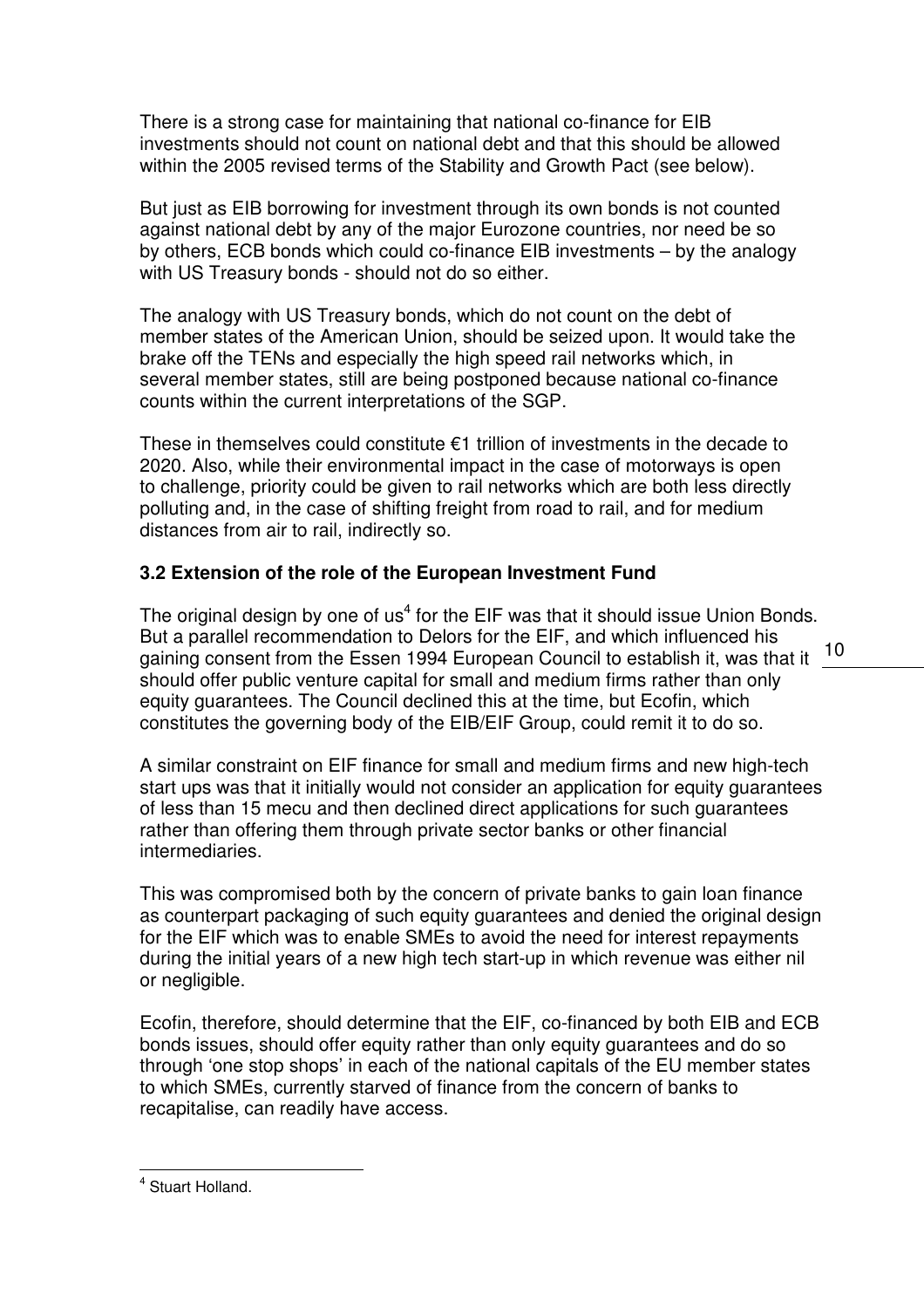**Summary: Policies 1&2** will reduce but not eliminate the Eurozone's sovereign debt and private banking sector burdens. Only development and real recovery will do the trick. Thus, the Eurozone (especially the periphery that has been in the doldrums for years) requires a productive investment drive. This is a task well suited to an existing institution: the EIB.

The EIB has a formal commitment to contribute to both cohesion and convergence, where key cohesion areas include health, education, urban renewal and the environment. However, at the moment, EIB investment projects are co-financed on a 50-50 split between the EIB and the memberstate in question. The EIB's 50% does not count against national debt but the 50% of the member-state's contribution, if borrowed, does.

At a time of fiscal squeeze amongst many member-states, these co-financing rules severely circumscribe the utilisation of the EIB's investment capabilities. Once, however, member-states have debit accounts with the ECB (see **1.3** above), there is no reason why the member-state's 50% co-financing of a worthy (from a pure banking perspective) investment project should not be funded from that debit account (i.e. against the ECB's Eurobonds).

Thus, **while the ECB is the guardian of stability, the EIB is the safeguard of recovery** through investments funded by its own bonds and from transfers to it of net issues of Eurobonds by the ECB. It already has been remitted by the European Council to invest not only infrastructure but also areas of social cohesion including health, education, urban renewal, environment, green technologies and support for SMEs – all of which are in the joint EIB-EIF criteria since Lisbon 2000 (the EIF is now part of the EIB Group). Moreover, the EIF (European Investment Fund) – as recommended above – should offer equity capital to new high tech start ups rather than only venture capital guarantees.

### **4. REGIONAL AND GLOBAL IMPLICATIONS**

Our Modest Proposal outlines a three-pronged Comprehensive Solution to the Eurozone crisis that respects three principles: (1) Addressing the three main dimensions of the current crisis rather than only that of sovereign debt; (2) Restructuring both a share of sovereign debt and that of banks; and (3) No fiscal transfer of taxpayers' money. Additionally, it requires no moves toward federation, no fiscal union and no transfer union. It is in this sense that it deserves the epithet *modest*. Three existing European institutions are involved.

- First, the *tranche transfer* to the ECB stabilises the debt crisis.
- Second, the EFSF is relieved of the role of dealing with the memberstates' sovereign debt and, instead, acquires the role of recapitalising stress tested banks (in exchange for equity).
- Third, the EIB is given the role of effecting a New Deal for Europe drawing upon a mix of its own bonds and the new Eurobonds.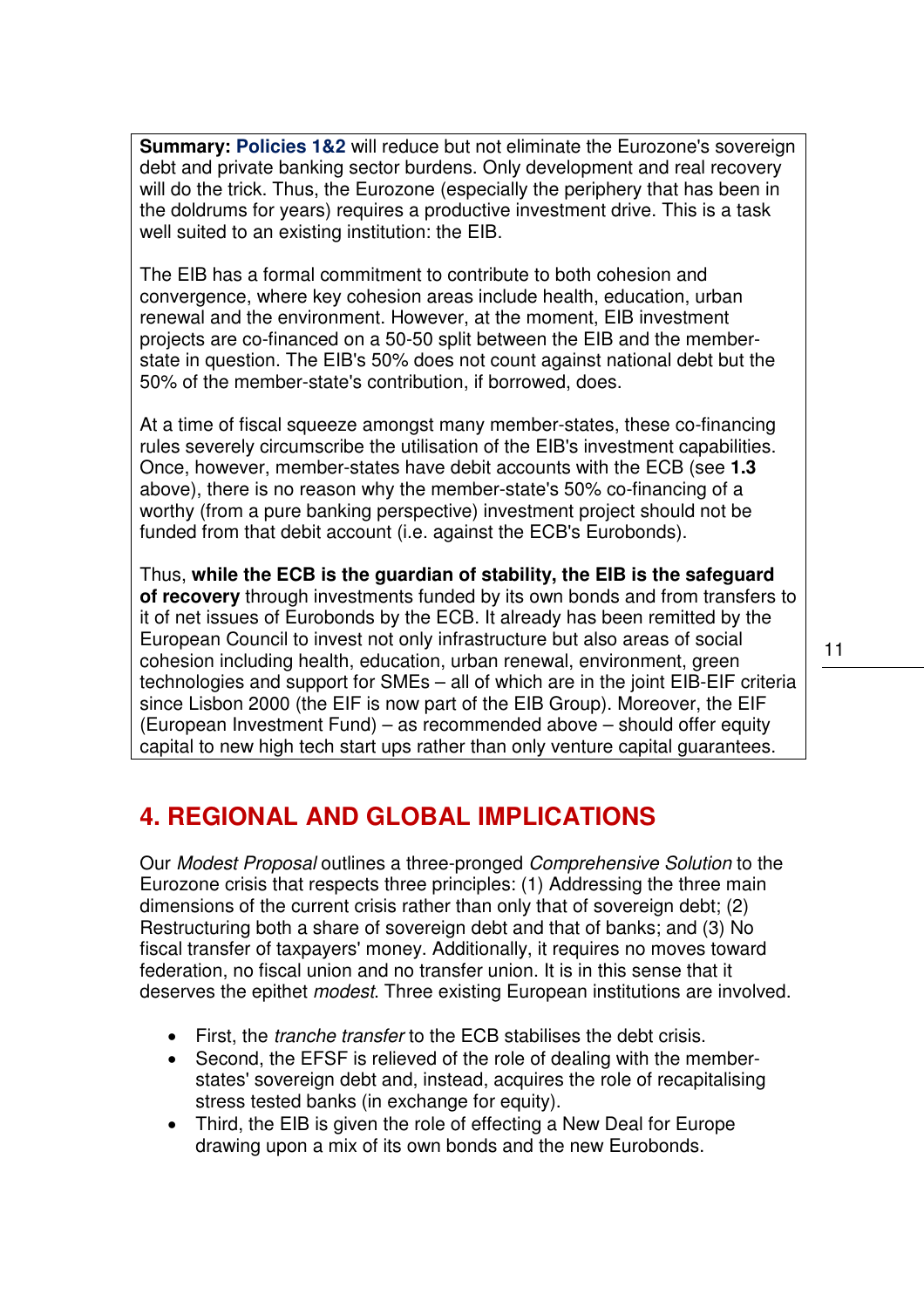In effect the EIB graduates into a European Surplus Recycling Mechanism;  $\underline{a}$ mechanism without which no currency union can survive for long. But this also has global implications.

There are major structural asymmetries not only within the European Union but also between different regions of the global economy. Some of these range wider than the terms of reference of this *Proposal*. For example, consider the Ricardian hypothesis that the pursuit of comparative advantage will maximise welfare for all economies. This hypothesis relies (as Ricarco demonstrated himself) on the assumption of perfect capital immobility. But in our world nothing is as mobile as capital! Think of the the combination of foreign direct investment and technology transfers from West to East, and especially the combination in China of transferred capital and technologies with a literate but low cost labour force (not to mention world class communications and infrastructure). Such developments have realised the conditions for Adam Smith's absolute advantage in a manner that cannot readily be offset only by exchange rate changes.

In turn, this makes the recycling of global surpluses more imperative if the G20 is to achieve the more balanced recovery of the world economy to which it aspires and which even a continental economy such as China needs given that a major share of its GDP is export-dependent.

Such a recycling of global surpluses to co-finance economic recovery can ensure that Europe sustains global trade while this does not put it as a Union at risk in view of the fact that, unlike the US, it is broadly in balance with the rest of the world. But this also is relevant to a reversal of the beggar-my-neighbour deflation of mutual spending and demand implicit in current EU responses to the sovereign debt crisis. For Europe now constitutes a third of the global economy. If it combines contraction of its own global demand with a serial default of its most indebted member states, it would risk the disintegration of the Eurozone which would, in turn, bring about a terrible confidence crisis not only in the EU's economic governance, but also on markets. Then the risk of a double dip recession may well exceed that of 2008, spill over to the US and restrain the growth and development of emerging economies such as China, L. America, India etc.

Lastly, issues of sustainable development, rather than simply GDP growth, are central to an agenda for avoiding the second trough of a double dip recession, as are issues of economic and social inclusion for not only Europe and the US but also the emerging and less developed economies. But these should be on the agenda of the G20 with Europe able to show that it can assure its own economic governance rather than be 'mastered' by the credit rating agencies and the whims of speculative finance.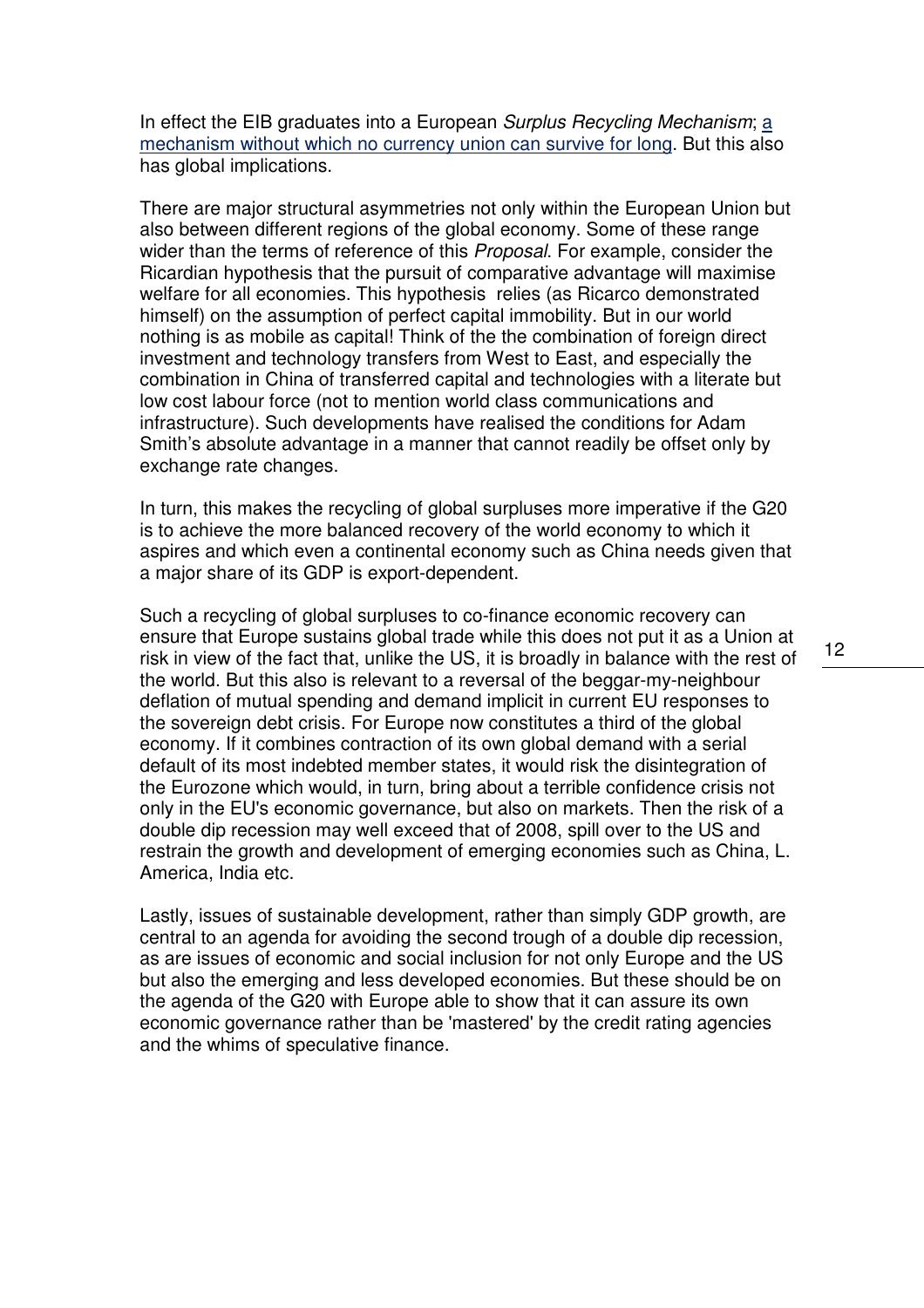### **5. DISCUSSION**

The discussion which follows relates these themes to analytic issues missing from the current debate. In a sense, the current section seeks to answer some of the questions that readers of earlier versions of the Modest Proposal have put to us over the past months.

#### **5.1 The Fallacy in the Crowding Out Hypothesis**

The 'crowding out hypothesis' lies behind every recent EU policy for dealing with the sovereign debt crisis. It assumes that public spending drains rather than sustains the private sector and crowds out private sector investment, jobs and incomes. The fallacy in this thinking is not that this may be the case, but that even Milton Friedman admitted that it only would be so **at full employment,** which we do not have. So far, every cut in public expenditure in Greece, Ireland, Portugal or Spain has reduced investment and employment. In short, the EU is adopting policies of cuts on a theoretical assumption that is false.

#### **5.2 The Neglect of Negative and Positive Multipliers**

For Milton Friedman to claim that public investment and spending 'crowds out' the private sector, he had to ignore Keynes' claim for multipliers. Multipliers from public expenditures and investment generate jobs (employment multipliers), incomes (income multipliers); tax from people in work rather than unemployed and claiming benefits (fiscal multipliers) and demand for both investment goods and services from private sector firms (matrix multipliers).

Under Friedman's influence, the study of multipliers went out of fashion. But recent findings from the Observatoire Français des Conjonctures Économiques show that fiscal multipliers range from over one for Germany to nearly two for France, with a UK investment multiplier of over three (see table below). This means that negative multipliers from cutting spending and investment would mean a contraction of European economies several multiples more than the cuts themselves.

#### Multipliers from Public Expenditures and Investments

| <b>Researchers</b>     | Country | <b>Multiplier</b> | <b>Short-Term</b> | Long-Term                |
|------------------------|---------|-------------------|-------------------|--------------------------|
| Perotti (2004)         | Germany | Expend            | 1.3               | 1.1                      |
| Biau & Girard (2005)   | France  | Expend            | 1.4               | 1.8                      |
| Giordano et al. (2006) | Italy   | Expend            | 17                | $\overline{\phantom{0}}$ |
| Creel et al. (2007)    | UK      | Investment        | $\blacksquare$    | 3.1                      |

Source: (2009). Observatoire Français des Conjonctures Économiques.

#### **5.3 Lessons from the New Deal**

As we have repeatedly stressed, a key historical context is the contrast between what Eurozone governments are attempting now and the 1930s New Deal in the United States of America. The Roosevelt administration did not seek to put the US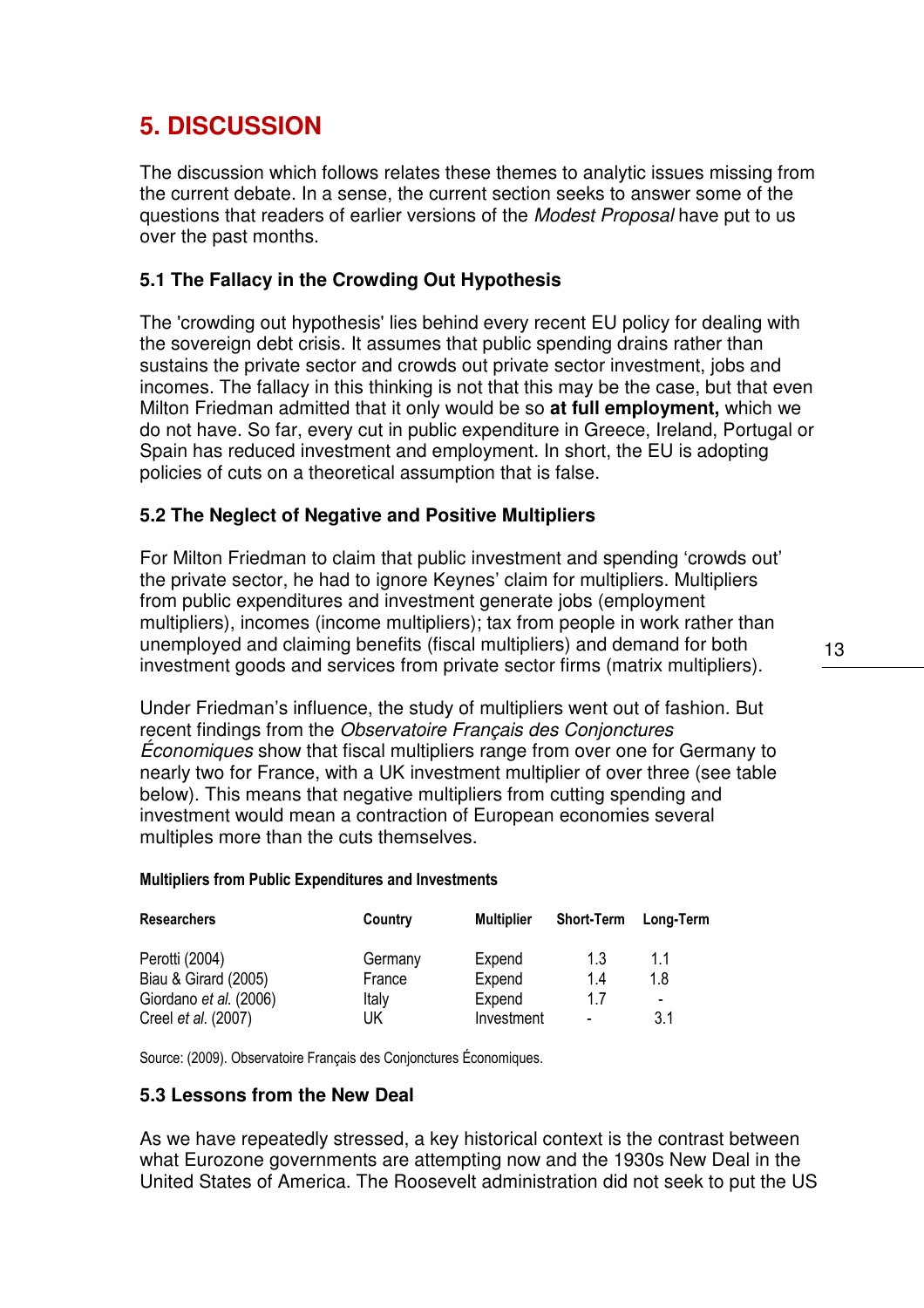economy on a path to recovery by cutting public expenditure. Indeed, when it temporarily sought to balance the federal budget, based on evidence that the crisis had subsided in certain states and sectors of the American economy, recovery stalled and, in 1938, the crisis was back with a vengeance everywhere.

Europe, we are afraid, is about to learn the same lesson the hard way. But there is another, even more crucial, lesson that European leaders must learn: the only way of dealing with a debt crisis during a recession is by restructuring debt rationally and in a top-down fashion, utilising innovative instruments in order to channel new borrowing toward the mobilisation of investment (public and private in which positive multipliers have a key role to play). In the US case, this involved borrowing to invest in infrastructure and social projects through US Treasury bills (or bonds).

At this point, it is important to compare and contrast the two approaches. Europe is forcing upon its surplus states the task of raising (or guaranteeing) loans for the deficit states that are to be used not for investment purposes but in order to repay the quasi-bankrupt banks; banks whose books are so problematic that they hoard whatever funding they receive, thus behaving like black holes which absorb, and waste, the continent's economic dynamism.

Moreover, to receive these loans, the deficit states are compelled to cut public expenditure at a time of closures of firms and rising unemployment. In turn, the accelerating recession causes a greater shift of capital and people from the deficit to the surplus states while, in aggregate, demand falls throughout the Union.

#### **5.4 Not yet federal**

Had Roosevelt followed that model, instead of issuing US Treasury Bills to fund the recovery, he would have forced California and the State of New York to guarantee loans for Illinois and Ohio that would be dispensed if only the latter experienced reduced state and federal investment on their territory. It would have been a recipe for disaster that not even Roosevelt' predecessor (Herbert Hoover) would have fathomed. And yet, this is precisely what we are witnessing in the Eurozone as a type of sinister medicine which, rather than curing, is deepening the current crisis.

In due course some EU member states may seek yet closer Union on a federal basis. But this is not for tomorrow. The current *Proposal* has the merit of being con-federal rather than supra-national. But whether Europe is federal or not, it needs immediately to cut its current Gordian Knot on debt, rather than vainly seek to unravel it.

**Policy 1** of the *Modest Proposal* squares the policy circle neatly and requires nothing more than minimal tampering with existing Treaties. **Policy 2** deals with the banking crisis by utilising one of the existing new institutions (the EFSF). **Policy 3** presses the European Investment Bank into service, turning it into the engine of growth and recovery that Europe is missing sorely.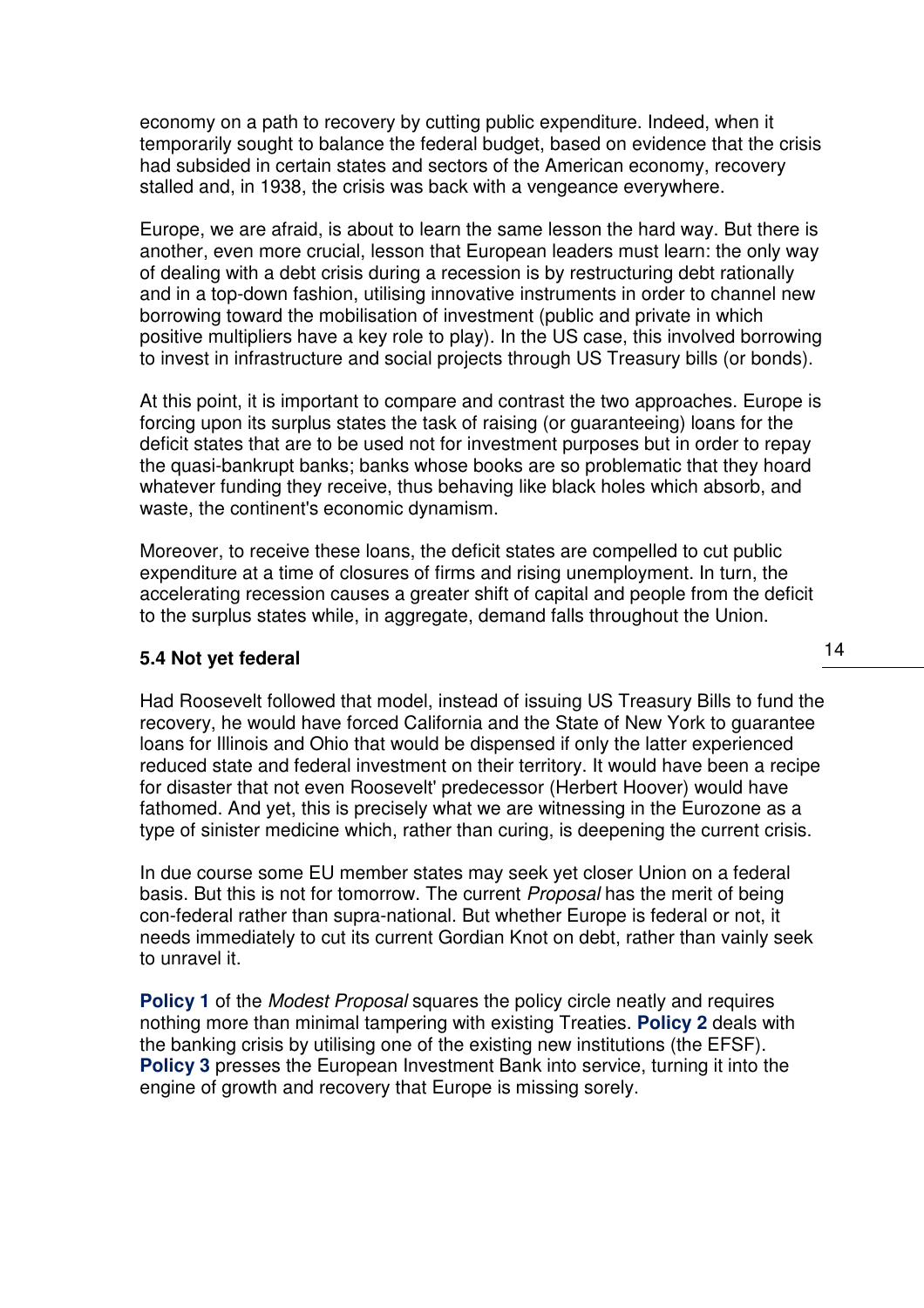### **5.5 The tranche transfer, economic recovery and the SGP**

One of the main implications of a transfer of a tranche of sovereign debt of up to 60% of GDP to the EU is that the remaining national debt of most member states would be SGP compliant without further revision of its rules.

The revised Stability and Growth Pact of March 2005 already allows that leeway will be given where countries spend on efforts to: "foster international solidarity and to achieving European policy goals, notably the reunification of Europe if it has a detrimental effect on the growth and fiscal burden of a member state."

There are four provisions within this text. The latter two were called for by Germany because of its own re-unification. To take them in order:

- i. The European Economic Recovery Programme clearly is a 'European policy goal' which has been adopted by governments and endorsed by the European Parliament.
- ii. There has been a 'detrimental fiscal burden' for most member states since they salvaged the toxic debt of major European banks.
- iii. There will be a 'detrimental effect on the growth' of member states if fiscal deficits are halved by 2013.
- iv. A beggar-thy-neighbour deflation in a third of the global economy (i.e. in the EU), if not offset by a counter-recessionary recovery programme, will do nothing not "foster international solidarity".

A tranche transfer to offset (a) the "detrimental fiscal burden" for most member states (since they salvaged banks) and (b) the "detrimental effect on the growth" of member states cutting fiscal deficits are, therefore, compatible with the revised SGP. Furthermore, the net Eurobond issues by the ECB ought to be understood in the context of fulfilling the "European policy goal" of the European Economic Recovery Programme and fostering "international solidarity' .

### **5. 6 Does the proposed tranche transfer require Treaty changes?**

The answer is negative. The relevant Treaties from Maastricht to Lisbon do not allow:

- i. The purchase of member-state bonds by the ECB, which effectively rules out the financing of members states from the 'centre'.
- ii. Cross-financing between member states the no 'bail out' clause which renders each member-state wholly liable for its debts (in association with i above).

But the Treaties therefore **do not disallow a tranche transfer** since, at the time, no one had considered that there could be the need for one. Yet nor, therefore, is a Treaty amendment needed for such a tranche transfer now rather than a European Council decision, whether or not on the formal recommendation of Ecofin, that this constitutes a 'general economic policy of the Union in order to contribute to the achievement of [its] objectives' of which survival of the Eurozone clearly is one and of which the European Economic Recovery programme is another.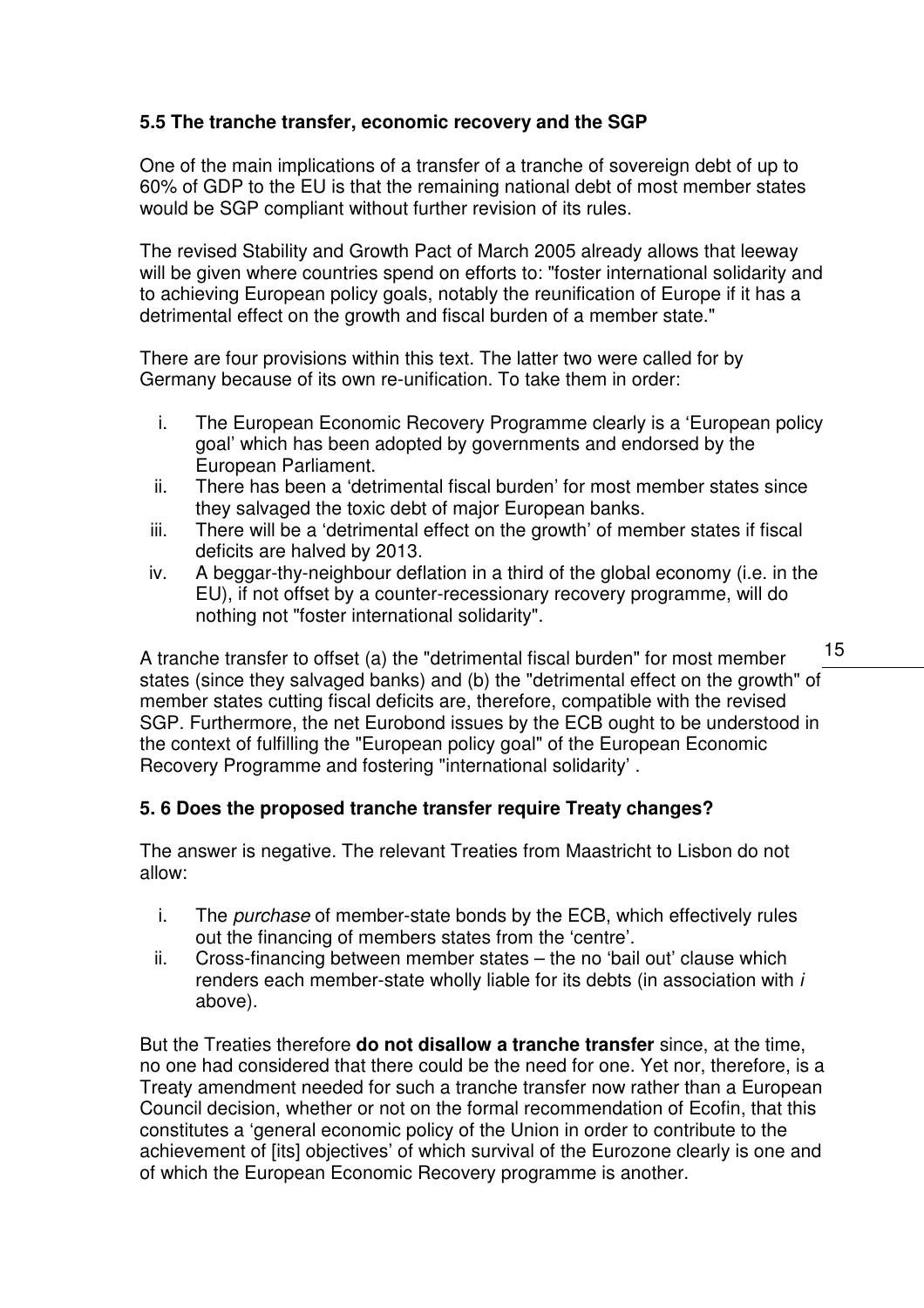By contrast both provisions  $i$  and  $ii$  above have been disregarded as a result of the crisis. The ECB has been forced to purchase bonds (albeit in the secondary markets), while debt buyouts involve cross financing of debt between member states, which our *tranche transfer* would not.

The same disregard for Treaty provisions is implicit in the provision that an ESM – if established by 2013 – should purchase more bonds in the primary markets and should require a Treaty amendment which not only comes with no guarantees that it will carry the needed consent of all Eurozone parliaments but also risks rejection by the German Constitutional Court.

The tranche transfer we are proposing is thus far closer to both the 'spirit of the law' and the 'letter of the law' compared to current practice. It is neither a bond purchase nor a form of direct financing. If the ECB could create, under current Treaties, a portfolio of bonds purchased in the secondary markets, it can create another one in which the transferred tranches of hitherto sovereign national debt will reside. These are not new bonds, they are not bonds *purchased* by the ECB. and they do not constitute any form of fiscal transfer as long as they continue to be serviced, long term, and, in a fiscally neutral manner, by the member-states.

Thus **Policy 1** is not in breach of the Treaties whereas both the current ECB assets purchase programme and the EFSF are.

Brimary, not some recuse by the ECD to be imalitied the Editopean Economic would 16<br>Recovery Programme jointly with the EIB are not purchased by the ECB but would 16 Similarly, net bond issues by the ECB to co-finance the European Economic be funded by non-EU central banks and sovereign wealth funds. Nor need they be guaranteed by member states in a manner which would need to be underwritten by taxpayers' money in the event of a default (at least not anymore than EIB bonds or US Treasury bonds are).

#### **5.7 Do we need a common debt agency?**

Should there be a common European debt agency that issues all euro-area bonds under strict rules (e.g. debt breaks, constitutional amendments and balanced budget conditions)?

We propose that there should not, both because this would be strongly deflationary and also because it is not needed either for the *tranche transfer* or to achieve a European Recovery programme.

Take for instance ECB governor Lorenzo Bini Smaghi's proposal to create a European agency that issues centrally all government bonds on behalf of the member-states. This is a welcome addition to the debate on Eurobonds which has broken out only after parallel proposals were made in December last year by Jean-Claude Juncker, Chair of the Eurogroup (and Prime Minister of Luxembourg), and Italian Finance Minister Giulio Tremonti.

But the Smaghi proposal comes with strict central control of member-states finances. Given that the EU is not a Federal State, and thus does not feature a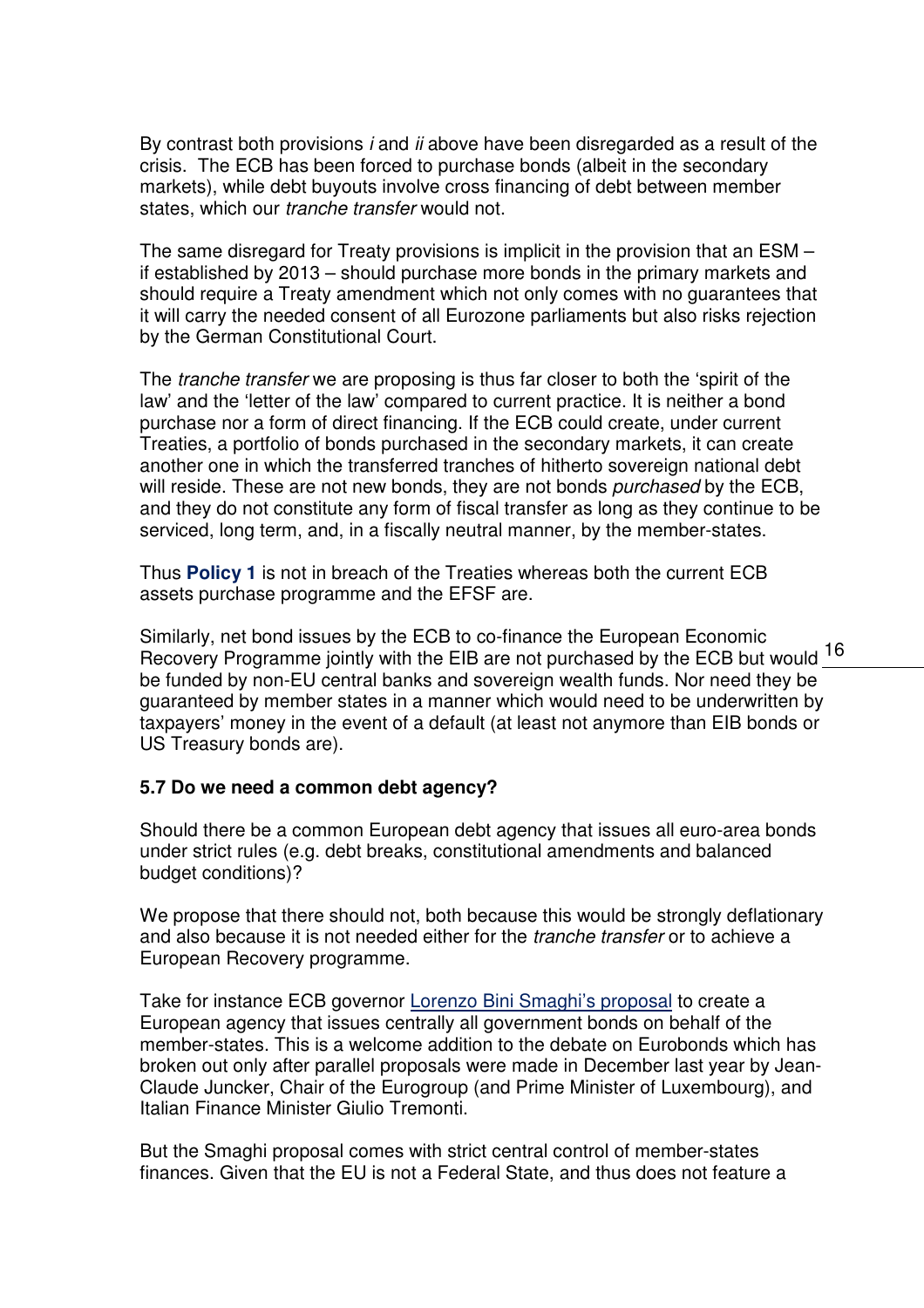democratically accountable Department of Treasury, allowing a central debt agency (possibly under the aegis of the ECB and the Commission) to set the limits of member-state borrowing would be extremely deflationary, especially during an economic downturn.

Given that our **Policy 1** introduces Eurobonds as means of financing only the Maastricht-compliant debts of member-states, and **Policy 3** extends the use of these ECB-issued eurobonds only for investment projects that are centrally approved (on both banking and convergence and cohesion criteria determined by the European Council for the European Investment Bank), there is no need for central control of all borrowing. Member-state borrowing over and above the Maastricht limit will carry its own, market determined, risk premium. Investors then take that risk and that's the end of the story.

#### **5.8 Is Policy 1 inflationary?**

A response to **Policy 1** is that the tranche transfer we suggest may prove inflationary or, at the very least, that it will bring pressure to bear upon the euro's international standing (and, thus, its value relative to the US dollar and other international currencies).

Too much money chasing too few goods can generate demand pull inflation. But shifting savings into investments does not, unless an economy is already at full capacity - a state of things that is as far from current reality as one can imagine (consider the currently high structural unemployment of the vast majority of member states).

Scarcity and cost-push pressure can also be inflationary. But there is no cost push inflation from wages, not even in Germany (where average wage rises have failed to breach the 2% level). Where there is inflation this is for other structural and speculative reasons: structural in the sense that demand for fuels from agriculture has pushed up the price of food, while demand for both food and other commodities with high growth from the successful emerging economies has caused a combination of both precautionary and speculative buying on forward markets.

Rather than a *tranche transfer* or net issues of Eurobonds being inflationary, we submit the opposite to be true. First, the *tranche transfer* we recommend will be monetarily neutral for two reasons: it will require no money supply increase (indeed, it will reduce the current pressures on the ECB's money supply since it will render unnecessary the continuation of the ECB's bond purchases in the secondary markets) and, additionally, it will be self-financing (as the member states, on whose behalf the Eurobonds will be issued, will service the Eurobonds long-term).

Secondly, the issue of large quantities of long term Eurobonds will create a highly liquid market for euro denominated paper of the highest calibre, the result being that the euro will attract increasing attention from sovereign wealth funds even to the extent of giving Europe's common currency an edge in the struggle to acquire the kudos of an alternative reserve currency. In short, **Policy 1** would have